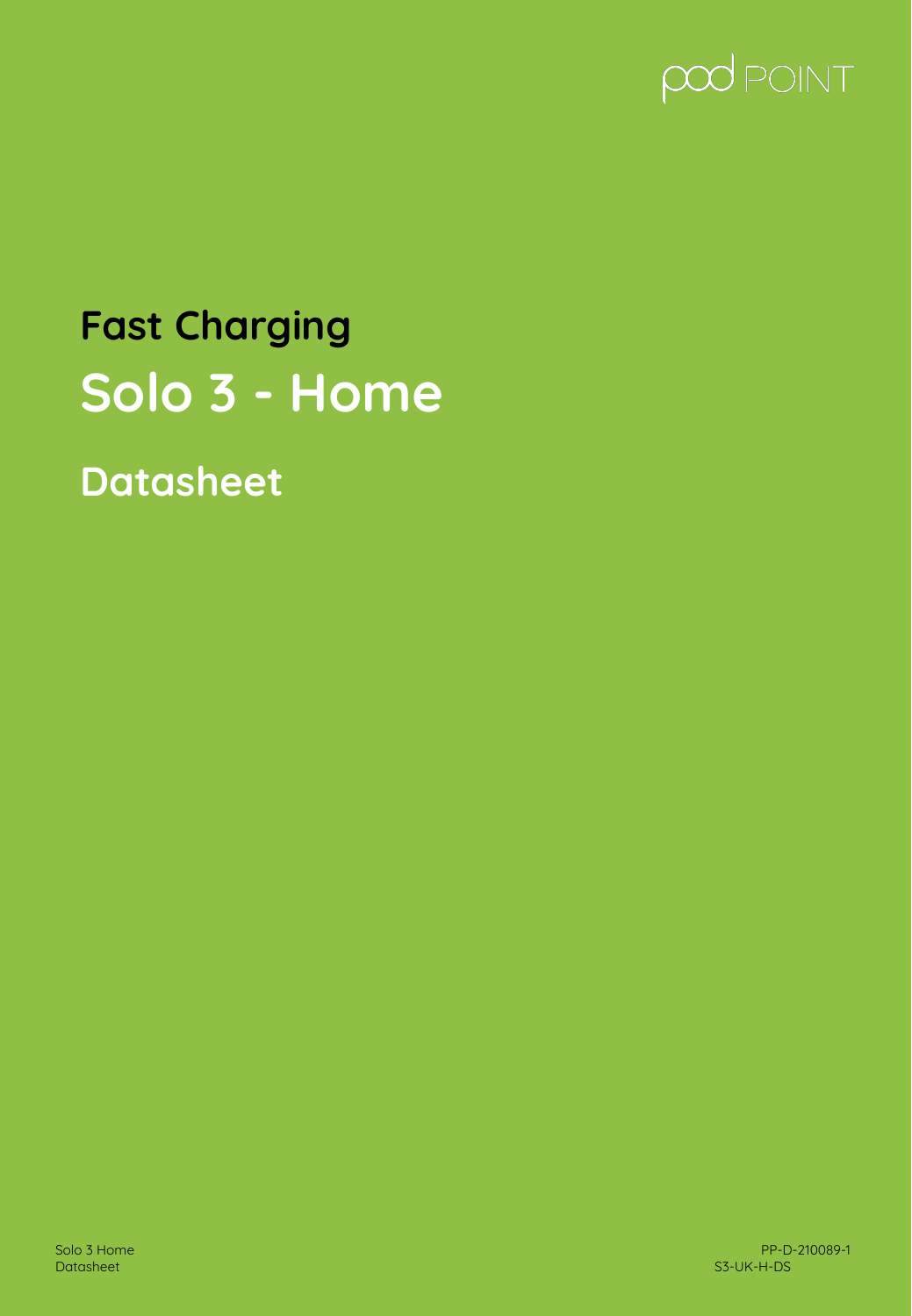# **Solo 3 - Home**



This datasheet details the technical specifications for the Solo 3 ( Home) a variant of the Solo product family. If you're unsure which model you have, please contact Pod Point directly.

The Solo 3 includes and exceeds all required and "optional" safety features noted in the BS EN 61851-1 standard for electric vehicle charging. The Solo 3 is available in universal socketed or tethered models with either Type 1 or 2 cables. The Solo 3 is available with models offering charging rates of either 3.6kW, 7kW and 22kW - with the 22kW not compatible with Auto Power Balancing feature as standard.



### **Power and Environmental**

| <b>Power rating</b>      | 2.5~22kW - AC                                                           |  |  |  |  |
|--------------------------|-------------------------------------------------------------------------|--|--|--|--|
| Input voltage<br>range   | 240~400 VAC (50Hz)                                                      |  |  |  |  |
| Output<br>current        | $0-30A - AC RMS$                                                        |  |  |  |  |
| <b>IP</b> rating         | IP54 enclosure<br>(IP44/54 for plugs<br>and socket)                     |  |  |  |  |
| Operating<br>temperature | -25°C to 50°C                                                           |  |  |  |  |
| Standby<br>consumption   | < 2.5W                                                                  |  |  |  |  |
| <b>Materials</b>         | Polycarbonate                                                           |  |  |  |  |
| <b>Protections</b>       | 6mA DC Leakage,<br>Over current, PME and<br>failed earth<br>protection. |  |  |  |  |

### **Physical properties**

| <b>Height</b> | 330mm                            |
|---------------|----------------------------------|
| Width         | 290mm                            |
| <b>Depth</b>  | 112 (167mm Socketed)             |
| Weight        | Socket - 3.5kg<br>Tethered - 6ka |
| Charging      | 1 Tupe 1 (SAE J1772)             |
| connectors    | 2 Tupe 2 (IEC 62196-2)           |
| Colour        | Black/Grey                       |

### **Connectivity & Communication**

| Connectivity        | IEEE 802.11bgn Wi-Fi |  |
|---------------------|----------------------|--|
| Feature<br>updates  | Yes - Via Wi-Fi      |  |
| Software<br>updates | Yes - Via Wi-Fi      |  |

### **Socket**

| Socket<br>tupe | Mennekes Tupe 2<br>(IEC 62196-2) socket<br>with statutory locking<br>mechanism. |
|----------------|---------------------------------------------------------------------------------|
|                |                                                                                 |

### **Standards & Compliance**

| <b>Standards</b><br>compliance | LVD 2014/35/EU<br>EMCD 2014/30/EU<br>BS EN 61851-1:2019<br>EN61000-3 and -2<br><b>CE Certified</b> |
|--------------------------------|----------------------------------------------------------------------------------------------------|
|                                | BS7671: 2018                                                                                       |

### **Security**

| Wi-Fi                  | WEP, WPA, WPA2 or<br>Open Wi-Fi                                |  |
|------------------------|----------------------------------------------------------------|--|
| Connection<br>securitu | Secure data encruption<br>HTTPS with SHA-256<br>hash algorithm |  |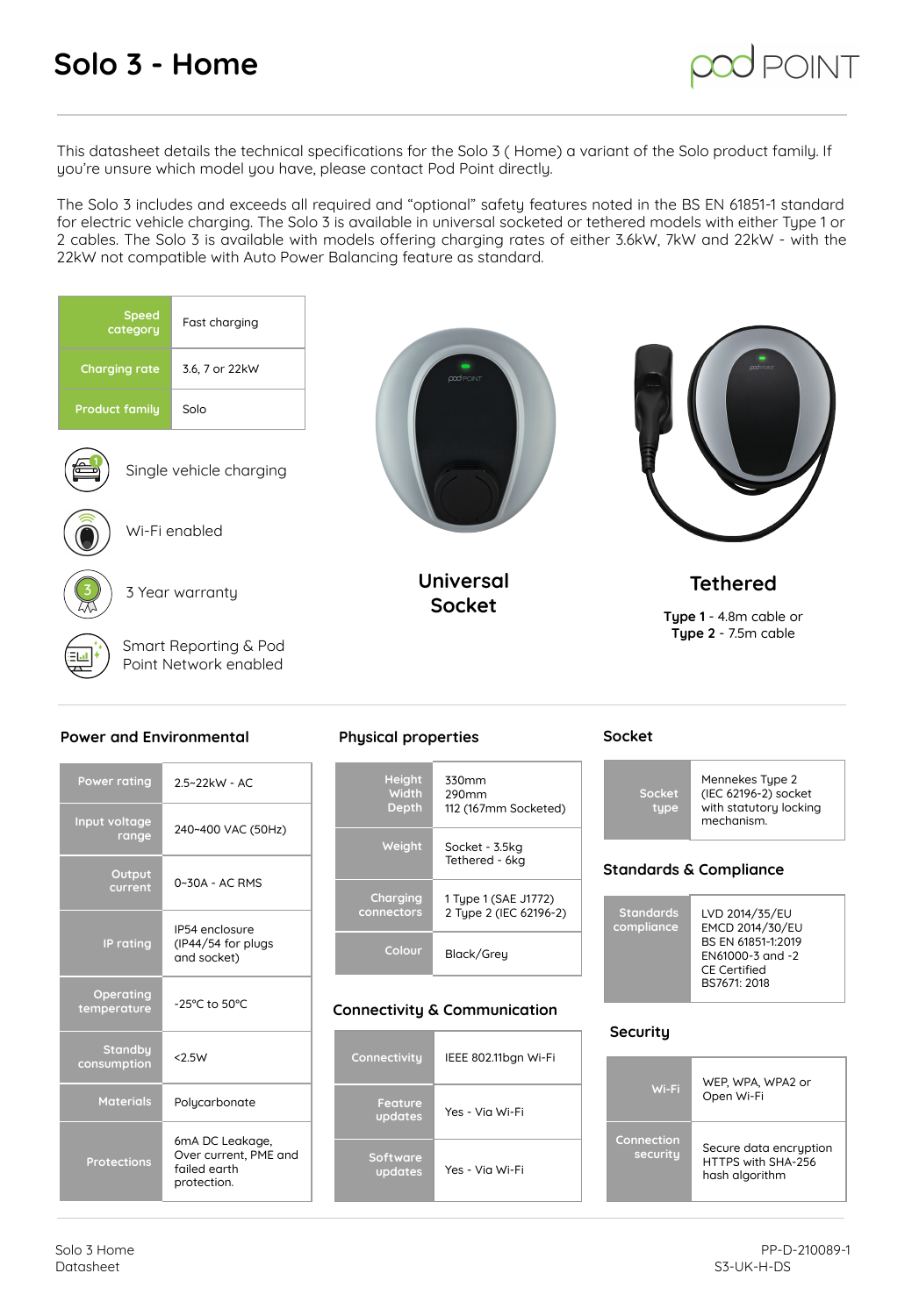## **Solo 3 - Home**

| Solo 3 Home - Model Matrix                                                                                                                                                                                                                                              |                            |                            |                            |                                    |                                |                                |
|-------------------------------------------------------------------------------------------------------------------------------------------------------------------------------------------------------------------------------------------------------------------------|----------------------------|----------------------------|----------------------------|------------------------------------|--------------------------------|--------------------------------|
| Model                                                                                                                                                                                                                                                                   | S7-1C-03<br>(single-phase) | S7-2C-03<br>(single-phase) | S7-UC-03<br>(single-phase) | <b>S7-UCB-03</b><br>(single-phase) | S22-2C-03<br>(three-phase)     | S22-UC-03<br>(three-phase)     |
| Connection type                                                                                                                                                                                                                                                         | Tethered                   | Tethered                   | Universal<br>Socket        | Universal<br>Socket                | Tethered                       | Universal<br>Socket            |
| Vehicle connector                                                                                                                                                                                                                                                       | SAE J1772 (Tupe 1)         | IEC62196-2 (Tupe 2)        | Any $(1)$                  | Any $(1)$                          | IEC62196-2 (Tupe 2)            | Any $(1)$                      |
| Cable length                                                                                                                                                                                                                                                            | 4.8 m                      | 7.5 <sub>m</sub>           | $NA^{(1)}$                 | $NA^{(1)}$                         | 7.5 <sub>m</sub>               | $NA^{(1)}$                     |
| Cable holster<br>supplied                                                                                                                                                                                                                                               | Yes                        | Yes                        | <b>No</b>                  | <b>No</b>                          | Yes                            | <b>No</b>                      |
| Maximum power<br>rating                                                                                                                                                                                                                                                 | 30A (~7kW) <sup>(2)</sup>  | 30A (~7kW) <sup>(2)</sup>  | 30A (~7kW) <sup>(2)</sup>  | 30A (~7kW) <sup>(2)</sup>          | 30A x 3 (~22kW) <sup>(2)</sup> | 30A x 3 (~22kW) <sup>(2)</sup> |
| Auto Power<br>Balancing<br>(Load<br>management)                                                                                                                                                                                                                         | Yes                        | Yes                        | Yes                        | Yes                                | <b>No</b>                      | <b>No</b>                      |
| Variant                                                                                                                                                                                                                                                                 | $ABG^{(3)}$                | $ABG^{(3)}$                | $ABG^{(3)}$                | $ABC^{(3)}$                        | AAA <sup>(4)</sup>             | AAA <sup>(4)</sup>             |
| (1) User provides the suitable charging cable, supplied with the vehicle or purchased separately.<br><sup>(2)</sup> Power rating will vary due to vehicles maximum rate of charge and local supply voltage.<br>$(3)$ All the ABX variants<br>$(4)$ All the AAX variants |                            |                            |                            |                                    |                                |                                |

Pod Point's hardware and software are engineered in house to meet the requirements of BS EN 61851-1 edition 3 and are tested using accredited independent test facilities. BS EN61851-1 includes various mandatory test standards that must also be adhered to.

UK and European based manufacturing facilities are used for production, In house customer support teams are locally based providing best in class support.

Universal socket models include a locking mechanism as standard (BS7671:2018 regulation 722.55.101.4)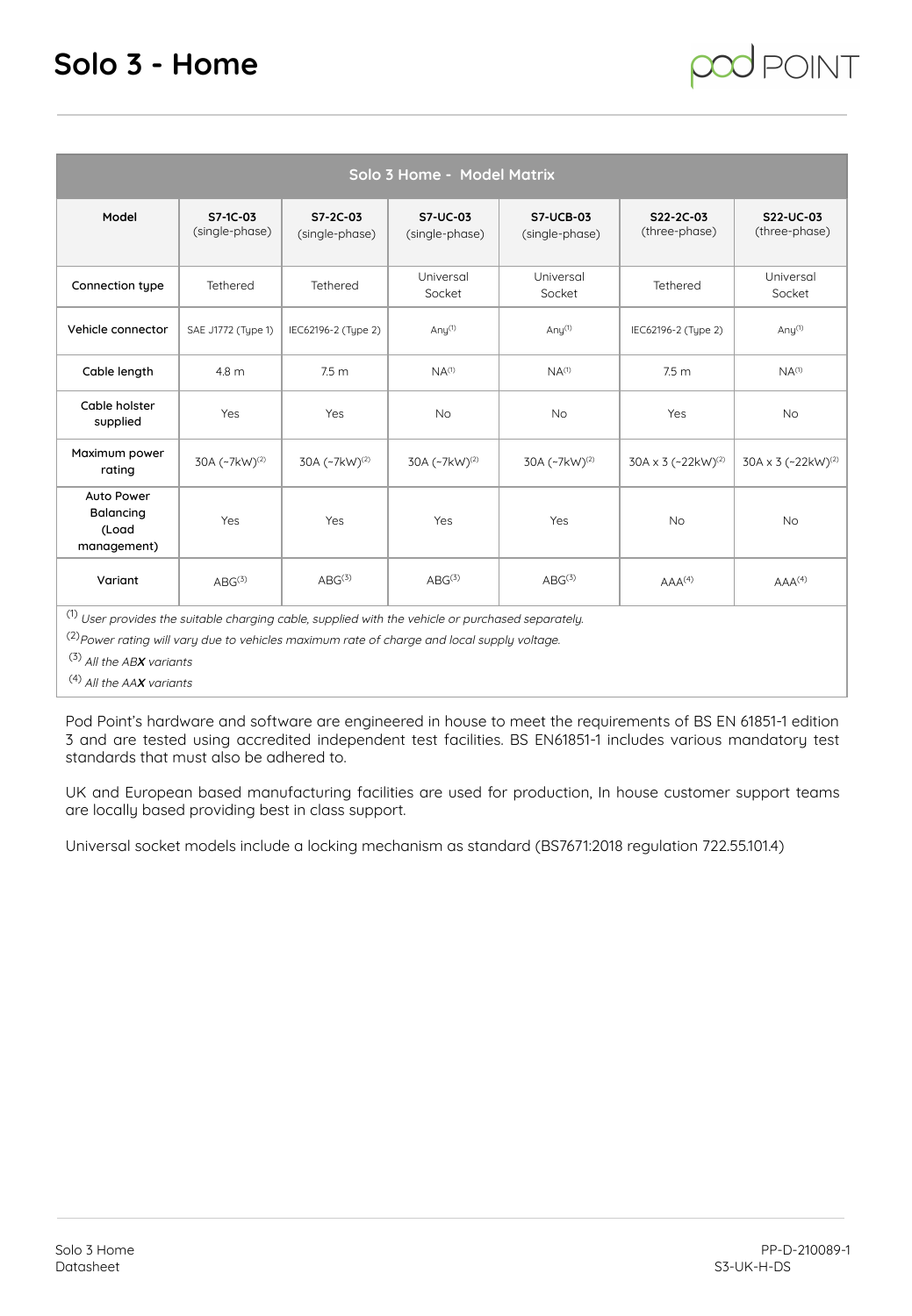### **Installation & Safety**

- For full installation details, please see our Solo 3 Home Install guide [here](https://pod-point.com/technical/installation)
- To start training to become a Pod Point Domestic Certified Installer please visit our website [here](https://pod-point.com/products/installer/domestic-install-training) for more information.
- Our on-board 6mA DC Leakage protection is fully compliant with BS 7671:2018 regulation 722.531.2.101. This can be used safely in conjunction with a Type A RCD/RCBO, instead of requiring a more costly Type B RCD.
- Certified Pod Point installations include double or four pole RCD protection (Regulation 722.531.2.1.1) fitted at source providing protection for the entire installation, This RCD/RCBO may also fulfill requirements of regulation 722.537
- An Energy Clamp (single-phase only) that protects your home's main fuse from over currents that may result from the additional supply load when charging an EV.
- All Pod Point charging units include the Pod Point PEN Isolation system, which provides complete earthing protection without the need of additional earth rod installation. This is in compliance with BS7671:2018 regulation 722.411.4.1 (v)
- Standard installation costs include the supply cable (up to 15 metres), a mini consumer unit with RCBO, domestic load sensor cable and general sundries (cable cleats, screws etc..)

#### **After sales service**

We will not undertake any repairs for any out-of-warranty failures without first receiving acceptance of our quotation for related costs. Refer to the Solo 3 installation guide for further details of supply requirements. Our Solo 3 is provided with a 3 year product warranty as standard, the terms of which can be found [here.](https://pod-point.com/general-terms-and-conditions)

### **Smart Charging**

Charging may be interrupted or rate-limited for brief periods to facilitate grid management in periods of peak local, regional or national demand. If utilised, Pod Point will manage these limits to mitigate any significant effect on vehicle charging times overall.

### **Limitations of use**

- Pod Point do not authorise the use of charging cable adaptors and "smart" cables due to their impact on safety.\*
- Pod Point equipment must only be used with European certified vehicles and cables, (damaged or non approved cables should not be used with any EVSE or vehicles).

\* BS EN 61851-1 forbids the use of in cable adaptors, extensions leads and cables that change the operational state of the EVSE (smart cables).

### **Warranty and support**

To maintain our 3 year limited warranty, The installation shall be in accordance with Pod Point's guidance, comply with relevant legislation and be installed by a certified electrician.

Any hardware failure should be promptly reported to us [here](https://pod-point.com/contact-us). You must quote the serial number and location of the product with a brief description of the failure.

Our support team will then investigate and attempt to remotely resolve the issue. They may ask you to provide additional information to assist in this.

If the issue cannot be resolved remotely, and the product is within warranty, we will arrange for one of our team to visit. If the issue is a result of any shortcoming in design or manufacture it will be made good free of charge or at our option, exchanged for a replacement product. If we attend site and the fault is not a result of a design or manufacture issue of our product, we will make reasonable attempts to diagnose the issue and propose a resolution which may have an associated fee. A call out fee will be applicable where our product is not at fault.

### **Limitation of liability**

In no event will we accept any liability for any loss, costs or damages consequential of the use and/or misuse of our hardware products, except and only to the extent that this is caused by our negligence.